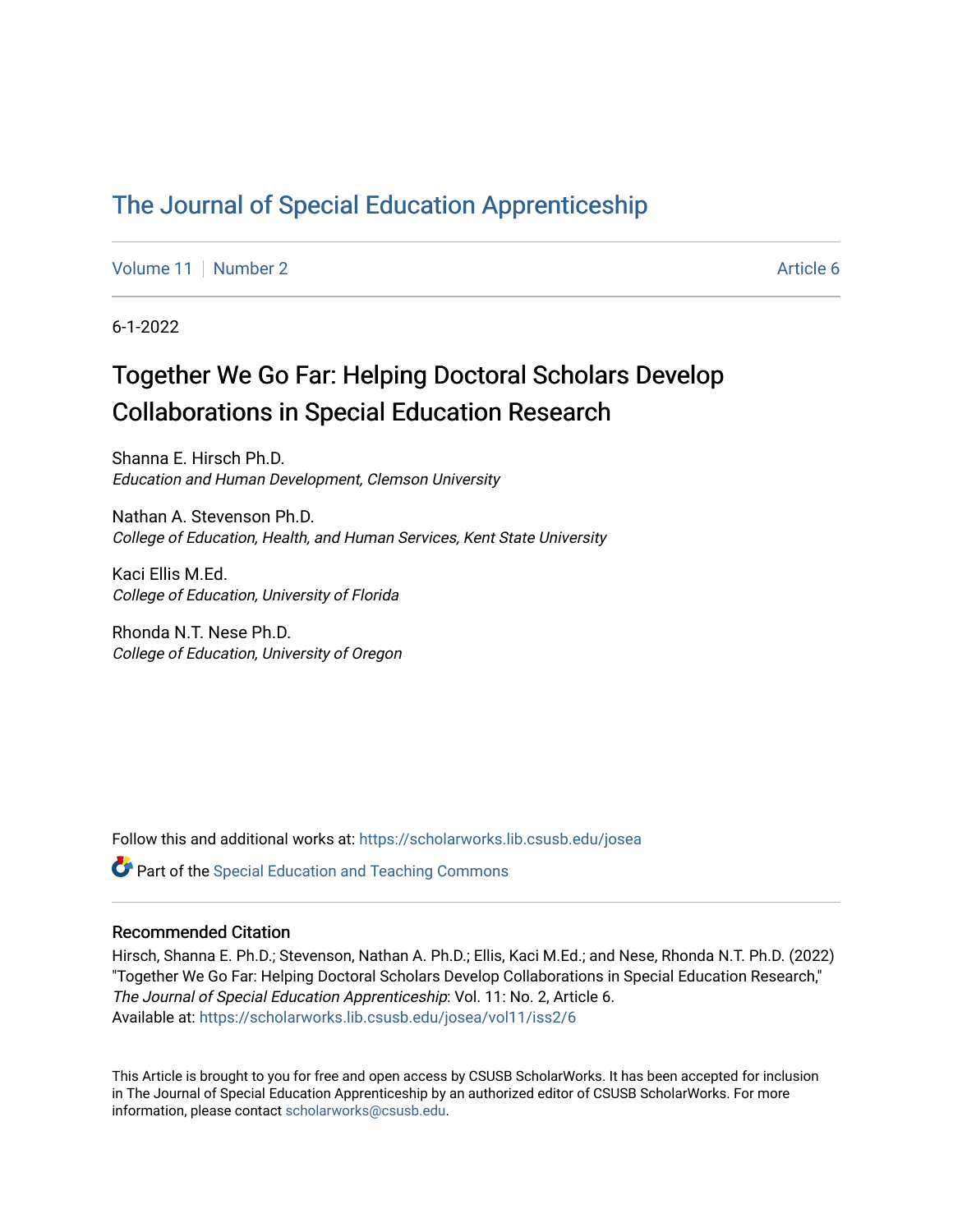ISSN 2167-3454

**JOSEA** 

THE JOURNAL OF SPECIAL EDUCATION ÁPPRENTICESHIP

**Vol. 11(2) June 2022**

## **Together We Go Far: Helping Doctoral Scholars Develop Collaborations in Special Education Research**

Shanna E. Hirsch, Ph.D.<sup>1</sup>, Nathan A. Stevenson, Ph.D.<sup>2</sup>, Kaci Ellis, M.Ed.<sup>3</sup>, and Rhonda N. T. Nese, Ph.D.<sup>4</sup> <sup>1</sup>Education and Human Development, Clemson University <sup>2</sup>College of Education, Health, and Human Services, Kent State University <sup>3</sup>College of Education, University of Florida <sup>4</sup>College of Education, University of Oregon

Collaboration is an undeniably important part of academic work, making challenging, ambitious research possible and more efficient. Collaboration also serves as a foundation for scholarly networks of individuals with shared interests, values, and goals that support one another in many ways. In addition, collaboration is described as a critical component in recent doctoral funding calls (i.e., U.S. Department of Education, Personnel Development to Improve Services and Results for Children with Disabilities). Despite its importance, few special education scholars receive any formal guidance or training on practical, sustainable collaboration in academia. The need for a framework to support collaborations within special education doctoral training is ever-present. In this article, we discuss key topics that impact collaborative work within and across institutions. We adapted the Community Engagement Continuum framework (McCloskey et al., 2011) to increase collaboration for special education graduate scholars. In addition, we provide advice for faculty members to consider as they guide graduate scholars in creating productive, meaningful professional collaborations.

*Keywords:* academic partnerships, collaboration, community-engaged continuum, higher education, special education

Corresponding Author: Shanna Hirsch, Clemson University, 228 Holtzendorff Hall, Clemson, SC 29631. [ShannaH@clemson.edu.](mailto:ShannaH@clemson.edu)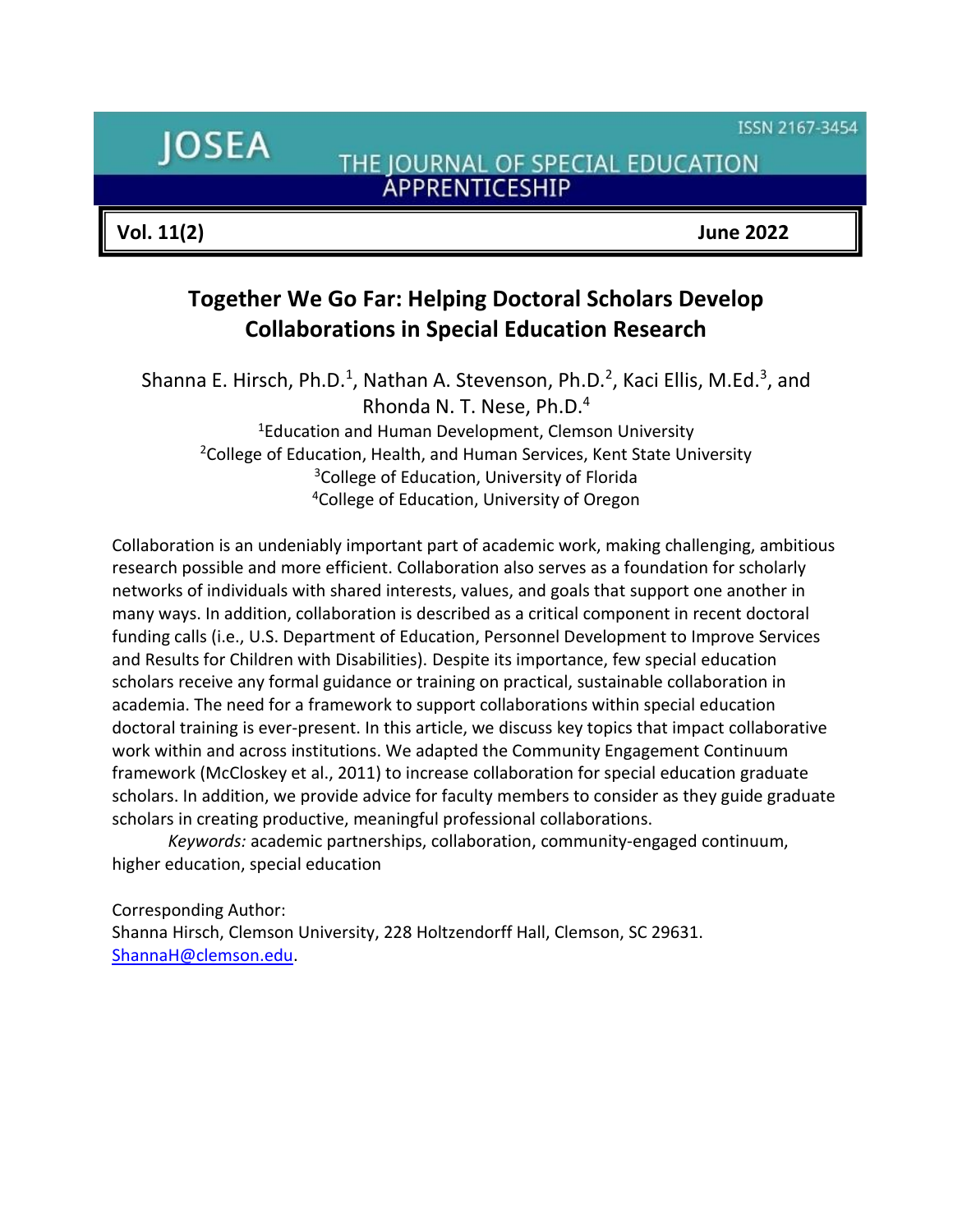In the United States, there are approximately 7.3 million K-12 public school students (National Center for Education Statistics, 2022). The students need highly qualified teachers to support them in the classroom. This requires leadership personnel at institutes of higher education to prepare teachers. In addition, to teaching special education courses, leadership personnel supervise preservice teachers and conduct research related to improving outcomes for students with disabilities and their teachers (U.S. Department of Education, 2022).

Recent calls have been made for special education leaders to consider cross-university collaborations. For example, in both 2021 and 2022, the Personnel Development to Improve Services and Results for Children with Disabilities program incentivized partnerships (U.S. Department of Education, 2022). The U.S. Department of Education asserted doctoral-level training proposals must assure "scholars will actively participate in the cross-project collaboration, advanced-trainings, and cross-site learning opportunities" (U.S. Department of Education, 2021, p. 18272). This will allow for multi-year, cross-university collaborations during a scholar's graduate studies in special education.

Within higher education, collaboration means working with others or together in an intellectual endeavor such as teaching, research, or service. Developing and maintaining professional partnerships can influence scholarly productivity, personal, professional growth, and job satisfaction (Douglas, 2020; Kezar, 2005; Trower, 2011). In addition, collaboration and interdisciplinary work are linked to lower attrition rates and increased satisfaction within higher education (Mathews, 2014; Tierney & Rhoads, 1994).

Training on effective collaboration is not often present in the formal curriculum (Duffield et al., 2012; Kezar, 2005). Instead, it is often incorporated outside the classroom as part of the scholar's professional experiences (Higher Education Consortium in Special Education, 2014). The extent to which an individual is explicitly taught how to be collaborative depends largely on an individual's program mentor or advisor (Collaborative on Academic Careers in Higher Education, 2014). Some scholars have mentors or advisors who intentionally model and coach their mentees on developing productive partnerships. This includes advisors who include their advisees on projects from the moment they set foot on campus. Others wait for scholars to take the initiative. Exactly where advisor-advisee partnerships fall on this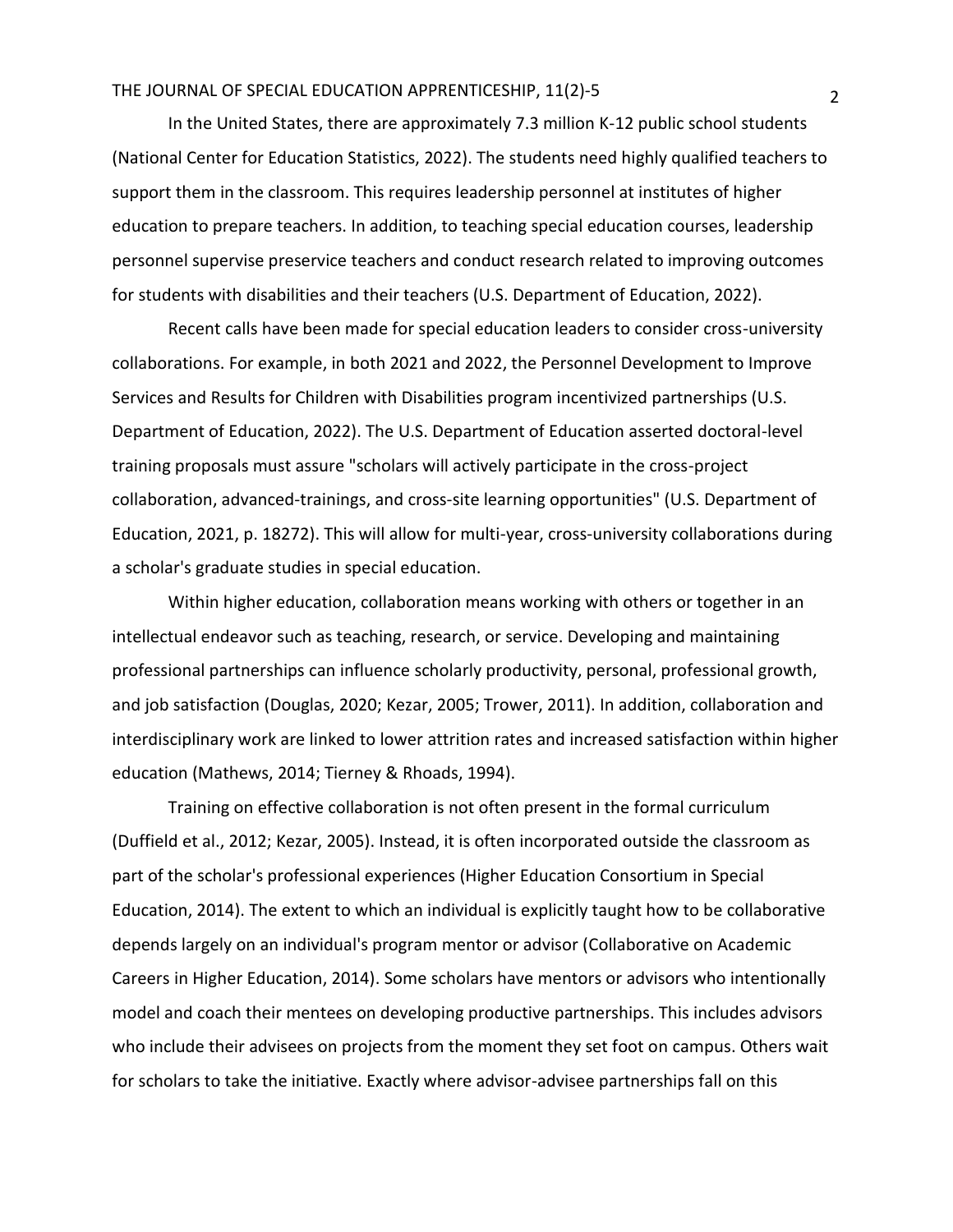spectrum is often dependent on the nature and scope of work, the structures within an institution (e.g., collective trainings or orientations for cohorts), and even the advisor's own experiences as a doctoral student. The result is a patchwork of relationships and opportunities that are inequitable and inconsistent within and across institutions. The field of special education is better served when individuals receive intentional and explicit attention to professional collaboration during their special education doctoral studies (Douglas, 2020). These collaborations are viewed not only as critical for moving research forward but are equally important for developing doctoral scholar's competencies (U.S. Department of Education, 2022).

During the 2020-2021 school year, a coalition of graduate scholars affiliated with a professional organization in education (name redacted for peer review) requested a panel discussion related to collaboration focusing on cross-university collaborations. Three special education faculty members within their first six years of academia served as webinar panelists. Following the webinar, the panelists, along with the doctoral scholar in special education moderator, reconvened. The group quickly recognized an absence of information related to higher education collaborations, particularly in special education. The following manuscript is an attempt to fill that void with a cohesive framework and set of practical strategies to support cross-university collaborations for scholars in special education.

### **Rationale for Collaboration**

Many research collaborations are built on translational research which focuses on a common problem with multiple partners who work together to address an issue (Andrews et al., 2009). Translational research combines knowledge of a topic and action to achieve the desired outcome; while crossing the theory-to-practice divide (Andrews et al., 2009; Ball, 2013). When designing studies, researchers hope to close the knowledge gap in a way that leads to improved practice. Within the context of doctoral education, this implies doctoral scholars need critical background knowledge and a pathway to translate that knowledge into practices that improve educational outcomes for all students (Ball, 2013).

As researchers conduct studies, whether it is an observation project, intervention, or literature review, they collaborate with others to complete inter-observer agreement or inter-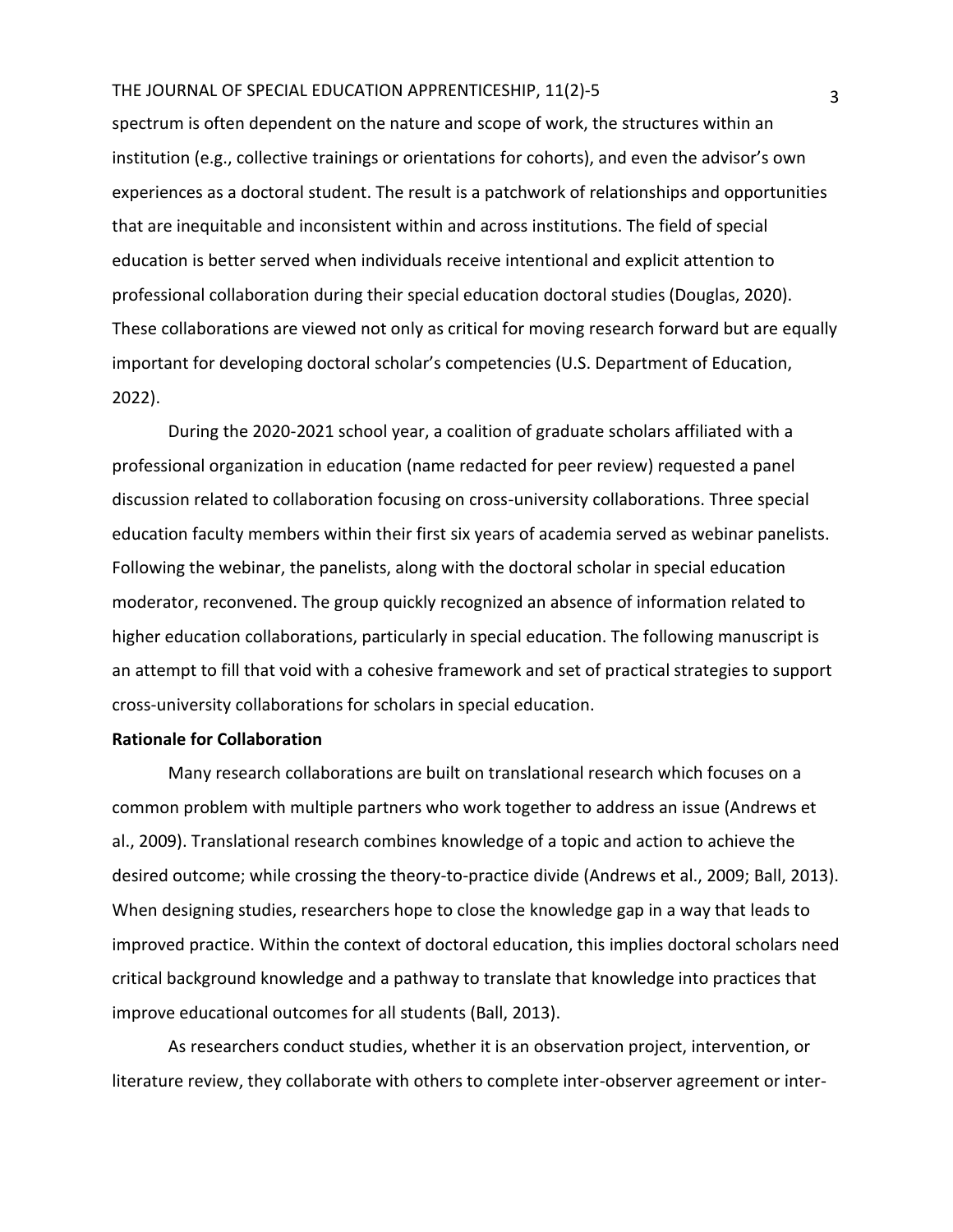rater reliability (Ledford & Gast, 2018). Reliability is central to credibility and trustworthiness (Ledford & Gast, 2018). Further, rigorous research often requires researchers from different regions, institutions, or areas of expertise (Cook et al., 2020; Horner et al., 2005). Even smallscale projects require specific skills, expertise, and time that may require multiple partners. Collaborators can provide a different perspective or approach that helps shape the work and enables a supportive environment. Likewise, securing research funding from major sources such as the National Institutes of Health (NIH), Institute of Education Sciences (IES), or private foundations typically requires a team of individuals with highly developed skills and experience. With well-equipped teams and networks, funding organizations may have greater confidence in a researcher's ability to carry a project to fruition. Furthermore, assembling a competent research team for the proposed project signals the principal investigator truly understands the scope and complexity of work as well as the level of skill required to carry out such a project. Therefore, developing the skills to initiate and maintain productive collaborations is as critical to doctoral training as any other singular skill.

Research teams with mutual interests or complementary skills more effectively or efficiently achieve goals. Though, as Weinberg and Harding (2004) note, there are many benefits to collaboration outside of transactional, collaboration enriches academic work experience in ways that may be greater than the sum of its parts. Collaboration enables a pathway to mutual respect, appreciation, and understanding (Kochan & Mullen, 2003). Collaboration also creates a means for ongoing professional learning, access to different viewpoints and generally leads to a more fulfilling professional experience (Weinberg & Harding, 2004).

Research benefits from a diversity of thought, background, and expertise. Specifically, it is imperative to explore collaborations with scholars of diverse backgrounds. Historically, racism, sexism, and other forms of oppression have plagued the academy (Croom, 2017; Gildersleeve et al., 2011). This has led to an overrepresentation of white men in tenure-line positions (Espinosa et al., 2019). In a study on women's experiences collaborating in higher education, researchers found that women commonly reported not receiving due credit for their contributions from deference to senior or male colleagues despite having shouldered the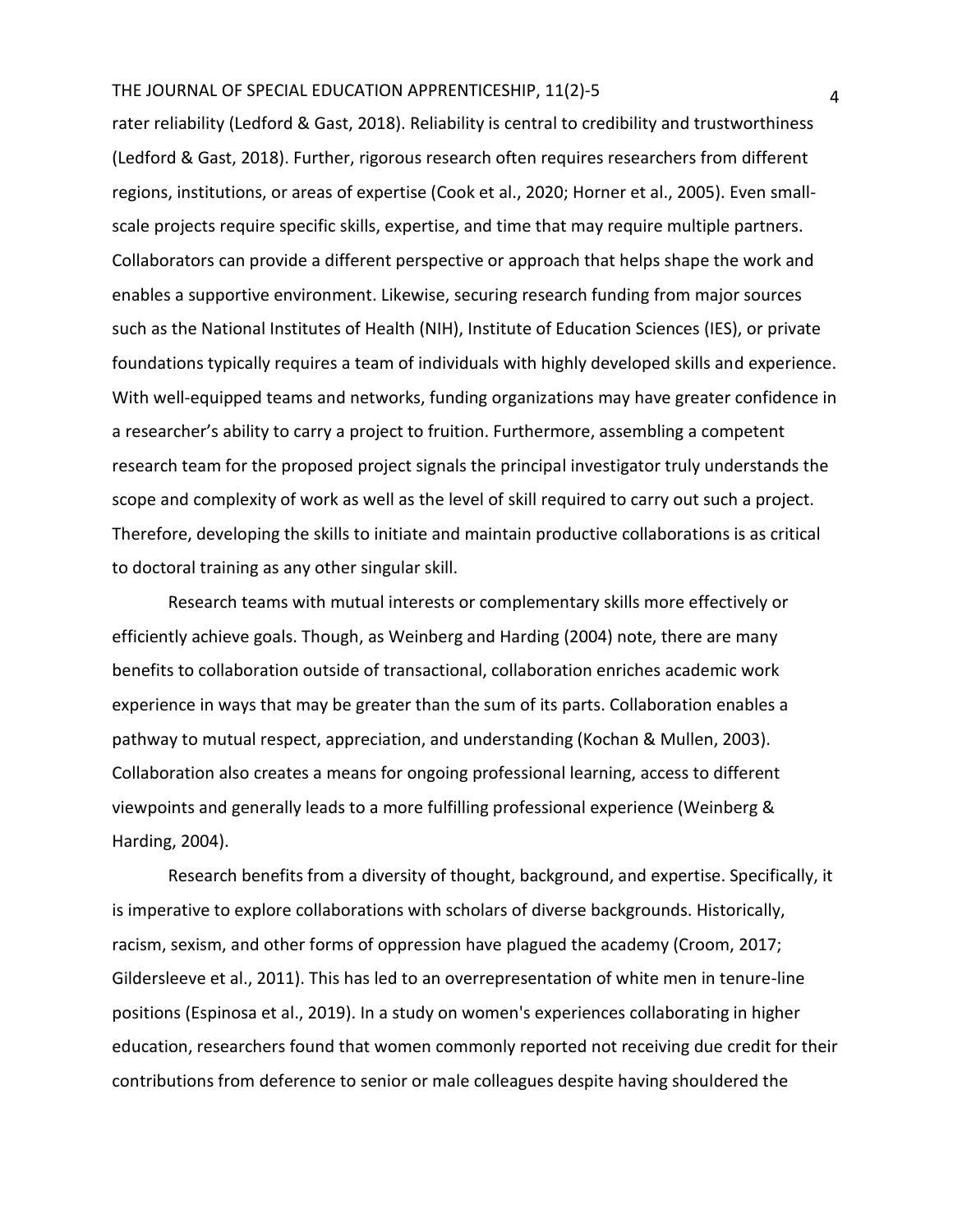primary intellectual contributions (Kochan & Mullen, 2003). This was often reflected in the order of authorship on manuscripts, which impacts institutional decisions on promotion and tenure (Broderick & Casadevall, 2019; Kochan & Mullen, 2003;).

Moreover, experiences vary dramatically, particularly among minoritized populations. Dr. Mildred Boveda described her experience as a Black Latina doctoral student, "I did not realize how white these special education spaces were becoming until deep into my doctoral program. Because of senior colleagues' desire to support me, I initially felt safe. And yet, I remember that there was one Black woman involved during my time on the Miami CEC [Council for Exceptional Children] board" (Boveda & McCray, 2021, p. 7). In addition, to feeling isolated, Black and Latina/o scholars may be subject to different expectations and experiences than their white counterparts (Gildersleeve et al., 2011). As we work to form a better academy, we must recognize our past and form inclusive collaborations.

As scholars consider collaboration opportunities, it is essential to consider such collaborations' personal and aggregate impact. To help turn the tide, faculty members must strategically enact more inclusive and supportive environments for graduate scholars. This prompts one to consider the role of translational research related to collaborative work (Andrews et al., 2009). Of particular importance is how to build a research partnership, while also acquiring both the knowledge and skills necessary to lead future inquiries. In the following section, we outline the phases of collaboration. Following this, we provide strategies for faculty members to help build successful scholarly collaborations and positively impact the university culture and climate.

#### **Collaboration in Stages**

 Purposeful and productive collaborations take time to develop. They are formed through meaningful interactions, opportunities, communications, and leadership. Given the focus of building collaborations, one potentially helpful model is the Community Engagement Continuum framework (McCloskey et al., 2011), which is designed to build coalitions between community members, health professionals, and researchers. The Community Engaged Framework emerged in the 2000s in the field of nursing and community health (McCloskey et al., 2011). More recently the framework has been explored in education (Hirsch & Walker,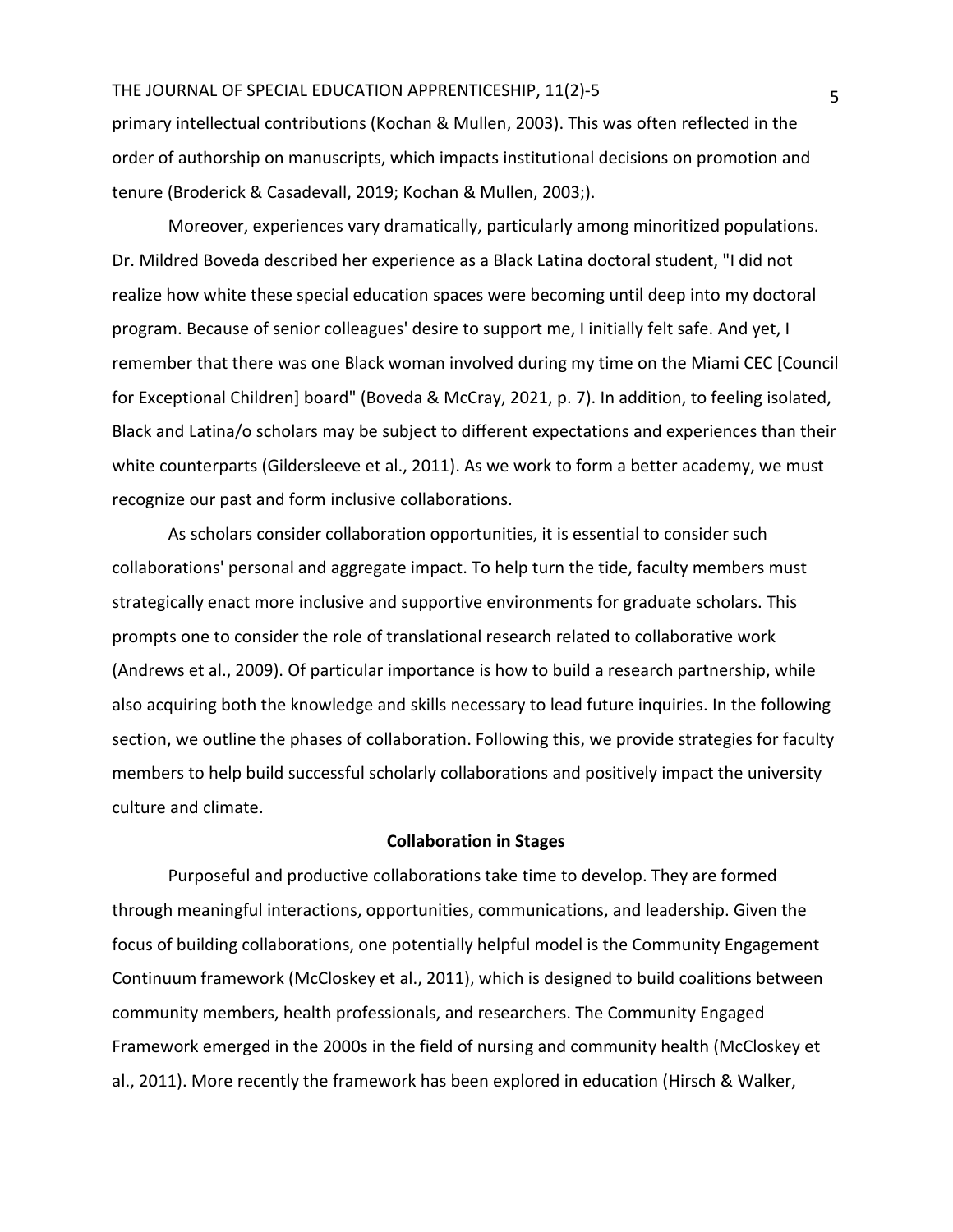2022). As a practice-based research, community engagement involves principles such as recognizing and respecting the various cultures of a community, mobilizing community assessments and strengths, collaboration requires commitments, and other factors including developing partnerships to create change and improve health. As such, community engagement fits well as a framework for supporting collaborations within special education doctoral training (see Figure 1).

## **Figure 1**

| Collaboration in Stages for Faculty Advisors |                                                                                  |
|----------------------------------------------|----------------------------------------------------------------------------------|
| <b>Stages</b>                                | <b>Strategy</b>                                                                  |
| Outreach                                     | Connect with scholars via email or another form of communication. Be clear       |
|                                              | about the reason for wanting to meet.                                            |
|                                              | Before the meeting, provide the scholar with some background information         |
|                                              | about your work.                                                                 |
|                                              | During the meeting, provide scholars with information on current projects        |
|                                              | and research methods.                                                            |
|                                              | Determine whether interests align and are complementary.                         |
|                                              | <b>Outcome:</b> Establish an initial communication                               |
| Develop                                      | Prepare a list of questions to gauge student interests, availability, and topics |
|                                              | to explore.                                                                      |
|                                              | Co-develop a brief overview of research interests and overlap.                   |
|                                              | $\Box$ Share current and future projects and potential student role.             |
|                                              | Create an initial plan.                                                          |
|                                              | Outcome: An initial plan based on overlapped research interests                  |
| Consult                                      | Identify a shared goal or vision.<br>$\Box$                                      |
|                                              | Select a project.                                                                |
|                                              | Discuss each partner's work style, pace, schedule, and norms.                    |
|                                              | Be clear about roles and responsibilities of each member of the project.         |
|                                              | Create a timeline including dates for meetings.                                  |
|                                              | <b>Outcome:</b> A more detailed plan with timeline                               |
| Involve                                      | Submit protocols that follow university Institutional Review Board (IRBs).       |
|                                              | Decide on a project management structure.                                        |
|                                              | Update the timeline.                                                             |
|                                              | <b>Outcome:</b> Submit protocols and decide on a project management structure    |
| Collaborate                                  | Evaluate the project periodically.                                               |
|                                              | Communicate frequently.                                                          |
|                                              | <b>Outcome: Assess the collaboration</b>                                         |

Note. *The Community Engagement Continuum (McCloskey et al., 2011) stages were adapted to demonstrate collaborations between faculty members and graduate students* 

The Community Engagement framework provides stakeholders with a continuum of

involvement, emphasizing how partnerships (like collaborations) evolve from time-limited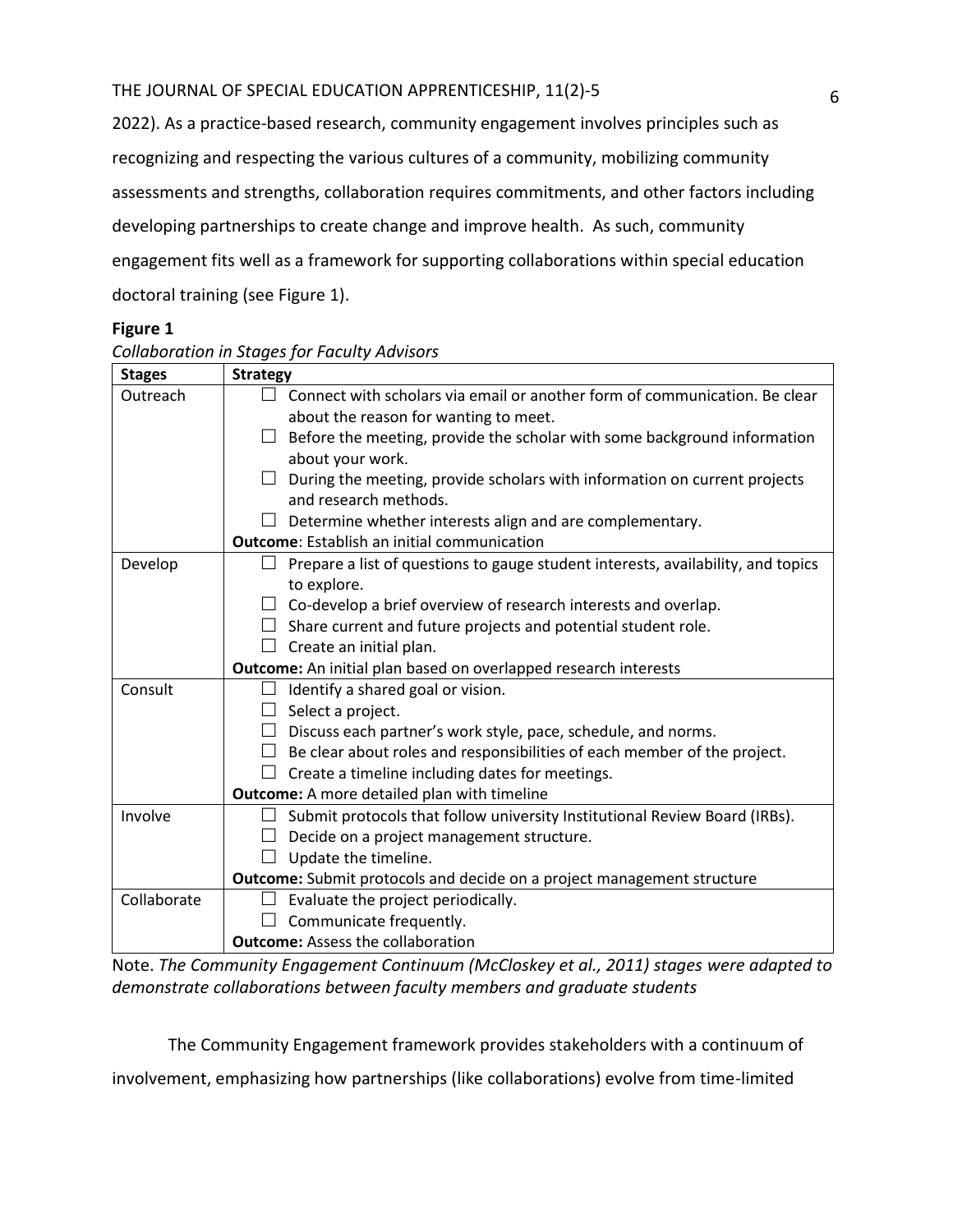projects to long-term partnerships (McCloskey et al., 2011). Figure 1 provides an overview of specific stages of the framework. This framework has successfully created school-university partnerships to support students with disabilities (see Hirsch & Walker, 2022).

For this article, we adapted the framework to demonstrate collaborations between faculty members and graduate scholars within the context of higher education research. Using the framework of community engagement, we provide the following considerations from our own collaboration experiences. We unpack each phase of collaboration as it relates both broadly to academic work and specifically to special education research. Within the sections, we embed recommendations for supporting graduate scholars in the 21<sup>st</sup> century with a focus on contemporary research. The framework and strategies are transferable to other forms of collaboration such as collaboration in teaching courses, designing curriculum, and serving on committees.

#### **Outreach**

Initiating academic collaborations for graduate scholars can be exciting and intimidating. However, it is very important to understand that effective collaborations do not necessarily begin naturally or without effort. They can start within a graduate program by connecting with other students or faculty members, or with a faculty member sending an email or asking a scholar to discuss a topic. They can also be formed by providing a scholar with some information about a project and gauging interest. The goal of the initial outreach is to see whether interests align and are complementary. This is a good time to discuss research topics and methodologies. The outcome of this phase is to establish a communication channel (McCloskey et al., 2011) that allows for more comfort with reaching out with questions, feedback, or to discuss opportunities, among others. Although many of these initial meetings may be informal, it is still essential to provide the scholars with some background information before the meeting. For example, faculty can share a brief overview of their research or a few articles to set the stage for a discussion.

Outreach can also happen virtually on social media. Social media offers a view into a potential collaborator's specific research interests, professional and/or social network, their personal versus professional boundaries, and even their sense of humor. Ones' social media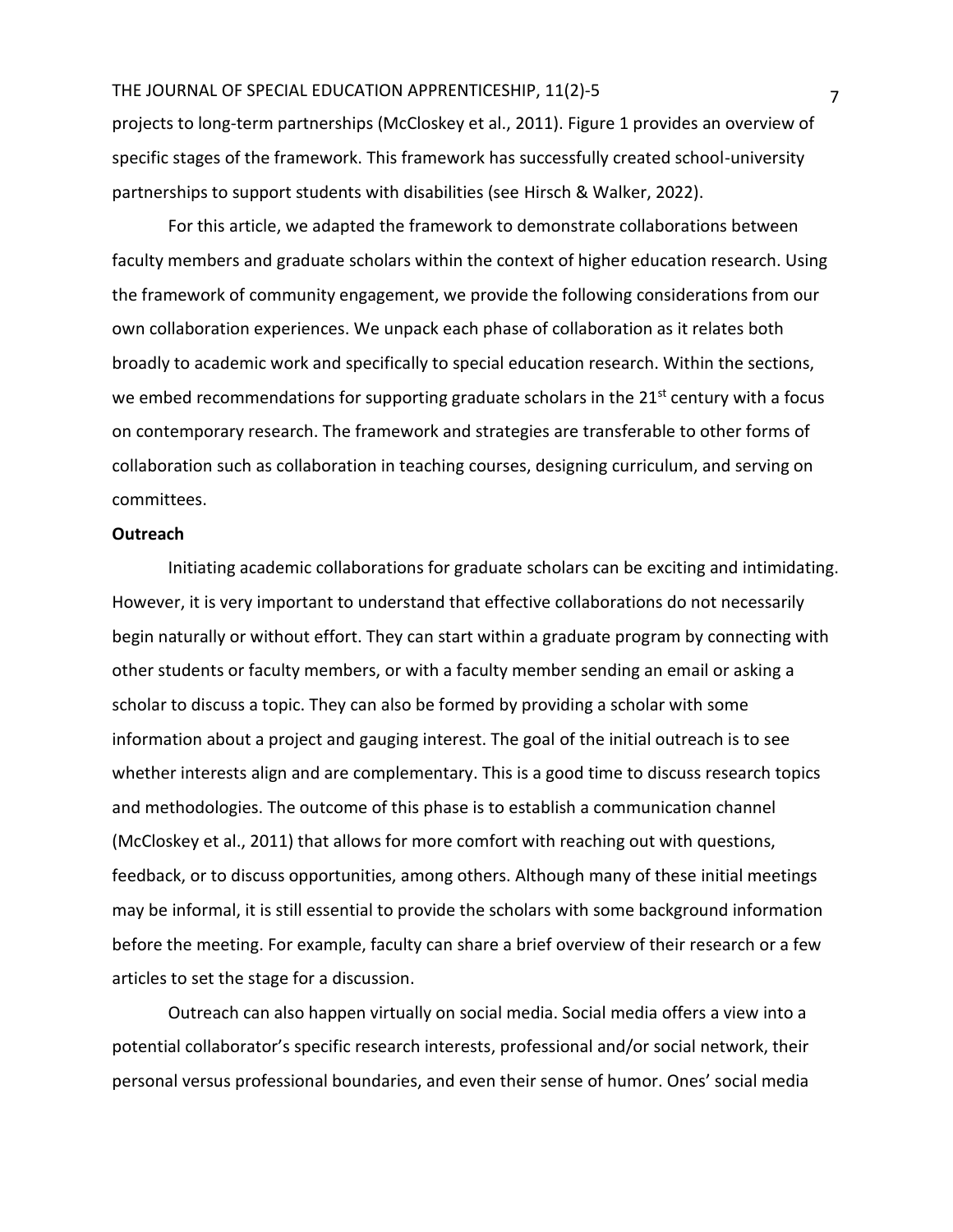presence can offer clues about whether or not a potential collaboration is a good fit. Outreach through social media can begin simply by liking a post, retweeting an interesting article, or asking a question within someone's area of experience or expertise. Generally, the mere existence of a public social media profile indicates a willingness to interact with an expansive circle of contacts. In our experience, special education scholars want to do good for others and are genuinely pleased to know their work matters. Even if initial contacts do not result in a substantive collaboration, there is little risk and high reward in reaching out with a kind remark, question, or compliment via social media.

#### **Develop**

Once an initial communication is established, it is wise to co-develop a brief overview of one's research interests and initial plan. This could be a list of the top three topics and potential areas of overlap. When meeting with a graduate scholar for the first time, it is useful to have a few prepared questions about their interests, availability, and topics they hope to explore. At the same time, it would be helpful to begin sharing current and future projects. This not only helps to gauge interest in particular topics but also begins to shape students' expectations for the scope and scale of projects, along with their potential role. An outcome for this phase may include an initial plan based on overlapped research interests, long-term goals, and current workload.

Development of an initial plan can be formal or informal. Planning can range from a simple conversation to a string of emails, to a written plan. The key at this stage of development is to communicate clearly about goals, expectations, and limitations. This initial exchange of ideas can help both parties determine if a collaboration is indeed a good fit. It is very important at this stage to gather information of one another to determine if a collaboration is feasible and mutually beneficial. Though it may be tempting to jump straight to a project we encourage everyone take their time in development and avoid hasty decisions that may lead to further problems in the future.

#### **Consult**

Faculty can implement three actions when beginning collaborations. First, they can be advantageous to identify a shared goal or vision. This is a great time to discuss opportunities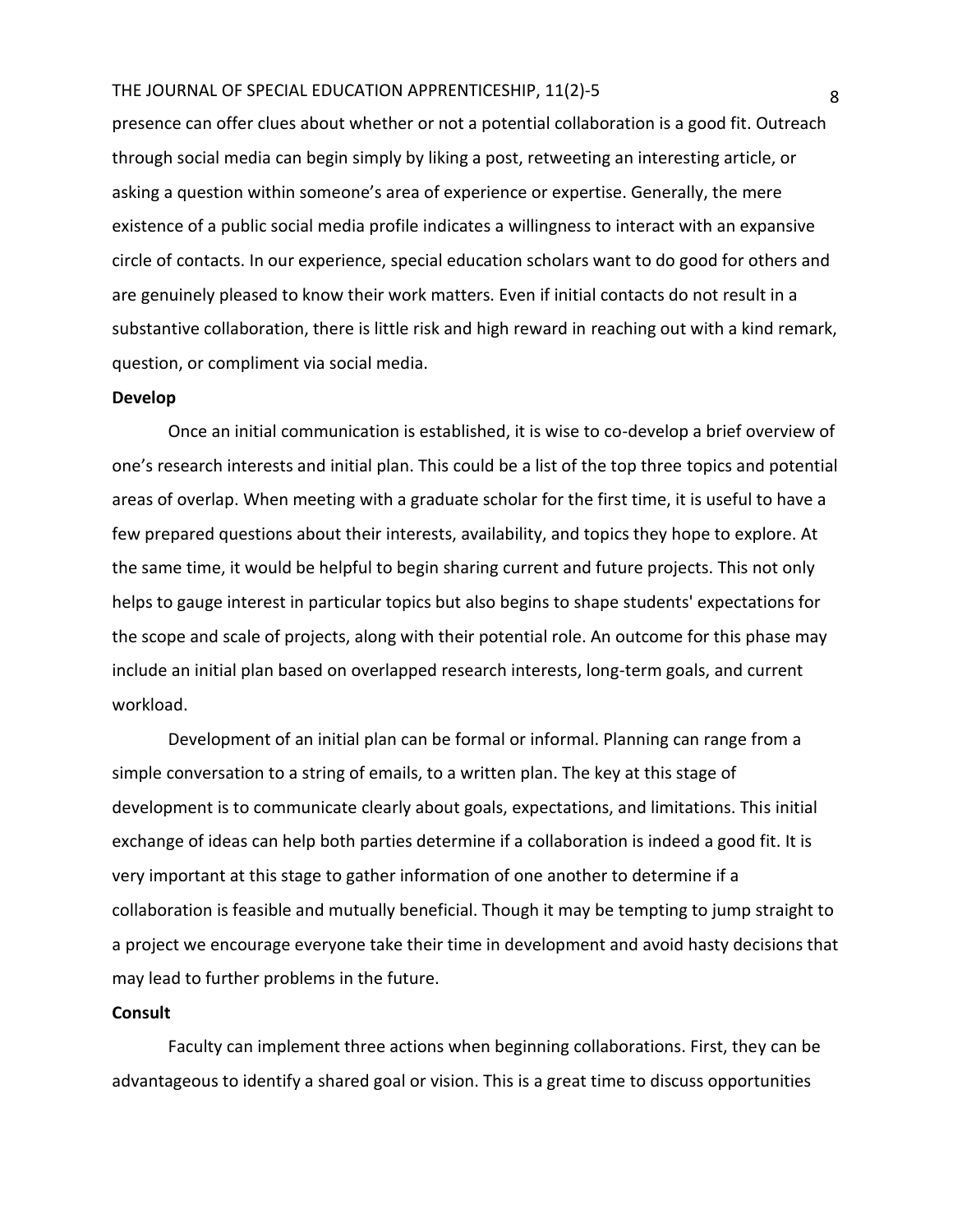and where you would like to partner. We think it is beneficial to start small. Based on our collective experiences, we recommend starting with one project rather than multiple projects. Initial projects can be a panel presentation, manuscript, or partnering on a project already underway.

Second, during this initial collaboration, they can discuss each partner's work style, pace, schedule, and norms. Providing this information upfront will help scholars understand each other's work habits. This way, scholars are not surprised if one member completes tasks immediately after receiving them and the other member completes their task the day before the deadline. Being transparent upfront could help prevent hiccups down the road.

Third, they can be clear about the roles and responsibilities of each member of the project. Based on our collective experiences, we recommend outlining the project, assigning roles, and creating a timeline. The outline should be specific enough for each member to be able to complete their task. The unique roles of each member should also be defined, and authorship order should be discussed. The collaborators should also embrace creating a timeline including dates for meetings. At this juncture, an outcome may include a detailed plan with a timeline.

At this stage is often helpful to think about the end goals and construct a timeline in reverse. For example, when planning a research project that must be completed by the end of the academic year, the team must build in sufficient time for execution of the project, recruitment of participants, development of materials, application for funding, application for approval of human subjects research, and time to handle unexpected situations may arise. Backward planning can help determine a potential start date and assess if such a collaboration is feasible.

#### **Involve**

In a cross-university research project, both university Institutional Review Boards (IRBs) need to be consulted. IRB protocols must be followed. Although one collaborator may be the primary investigator, the other collaborator will also need to submit the protocol to their university. For example, all collaborators will need to have current Collaborative Institutional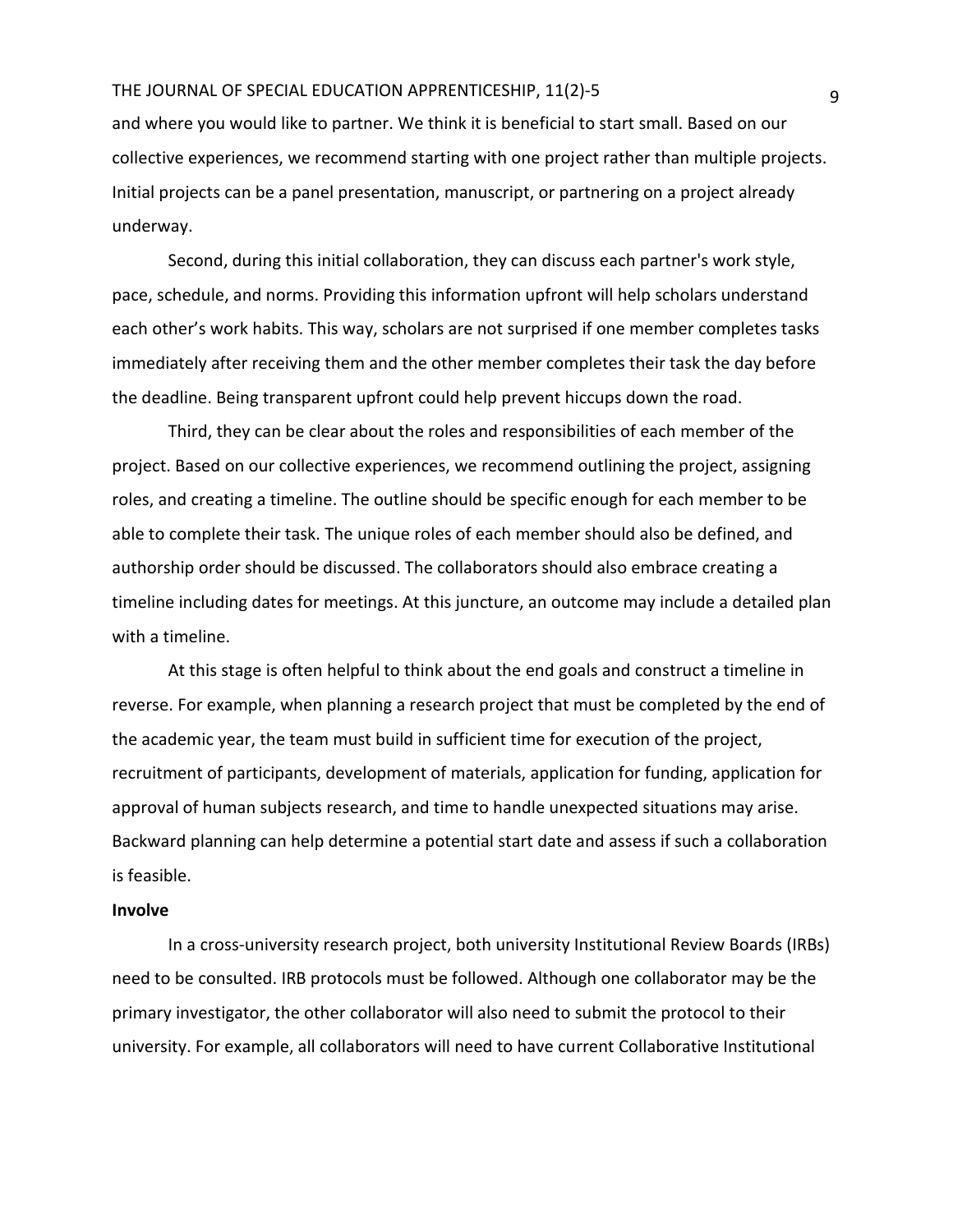Training Initiative (CITI) certificates. Also, each scholar will need to submit an IRB application regardless of their role within the research.

Both small and large collaborations require a project management structure to support the collaboration. Technology resources can be leveraged to help teams organize tasks, communicate, and share documents. Programs such as Google Drive and Dropbox are free filesharing platforms. A file-sharing program reduces the need for emailing documents and helps collaborators work synchronously on the same documents. Project management programs such as Microsoft Teams and Asana offer users the opportunity to communicate online, track project progress in real-time, and allow multiple people to work remotely on the same tasks. Asana integrates with Slack, Google Drive, and Mailchimp. All of the tools (i.e., Google Drive, Dropbox, Microsoft Teams, Asana) are available both on the web and as computer-based applications. When selecting a collaboration tool, check with one's university to determine the best site to store data and other research-related documents securely. Collaborators should revisit the timeline that was previously created to help keep everyone accountable. The timeline should include periodic check-ins to check on progress as well as long-term goals. The outcome for this phase may include submitting protocols and deciding on a project management structure.

## **Collaborate**

We, as authors, recognize that maintaining a relationship or collaboration is part of the work. As noted above, collaborations can take many forms (e.g., manuscripts, research projects, panel presentations) – we have highlighted only a few formats that appear relevant for graduate and early career scholars. No doubt, there are a plethora of other forms of collaboration. Regardless of the collaboration task, it is essential to gauge or evaluate the project periodically. Specific questions can include: Did we meet the task(s) we set out to complete? Did we complement each other? Are different perspectives represented? If not, who is missing from future collaborations? What can we do to improve our collaborations? What are supports necessary to continue to collaborate? For example, would it be advantageous to schedule more frequent meetings or meet less frequently? These are just a few sample questions. Regardless of the questions asked and answered, the most important part about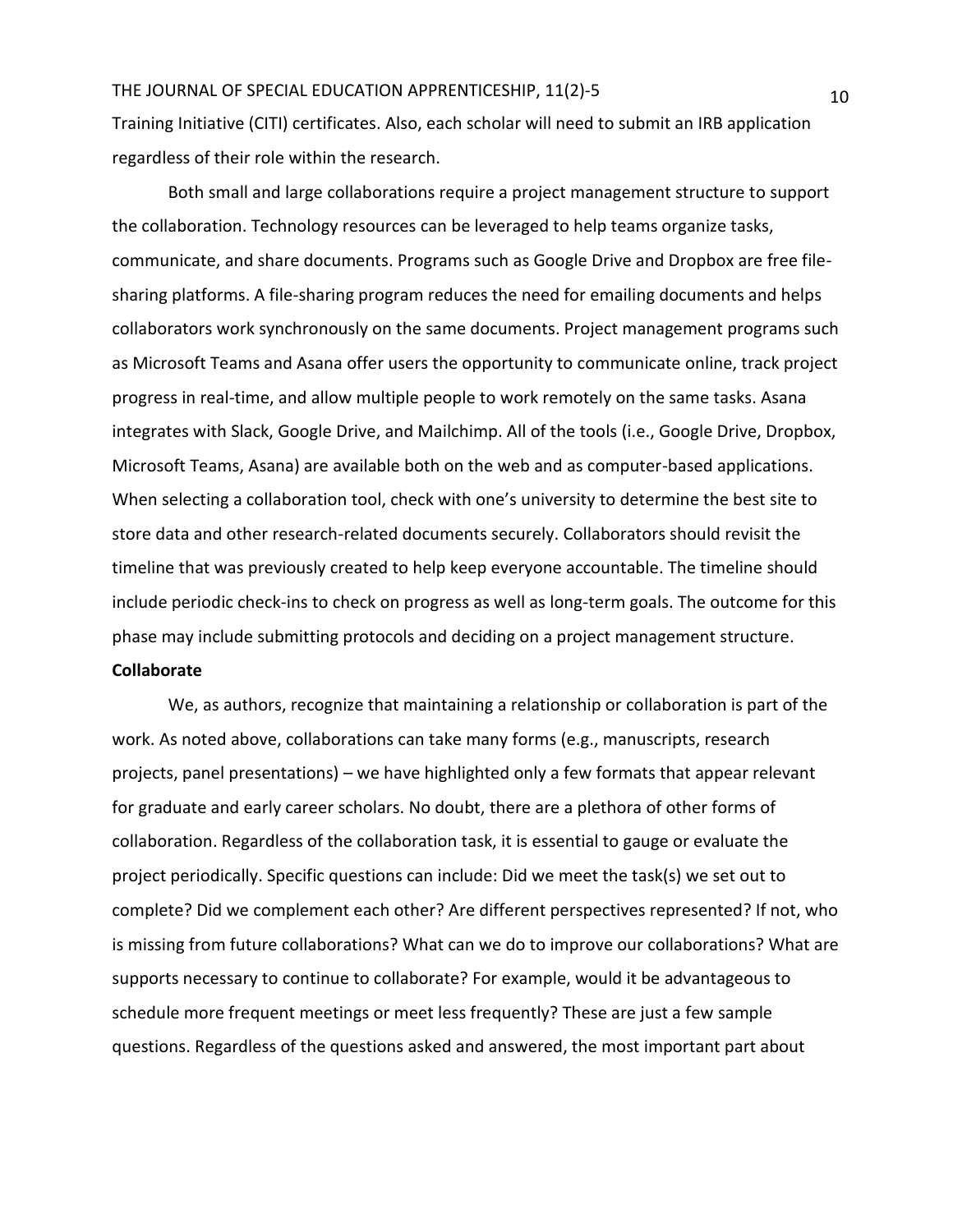maintaining a collaboration is communication. Clear, frequent communication is essential to any effective and sustainable collaboration.

#### **Tips for Advisors**

In this section we highlight strategies for advisors. These tips also apply to supporting early-career faculty members. First, advisors in positions of power or privilege must support all of their students, especially women, scholars of color, or other minoritized groups. Advisors should take clear, visible steps such as initiating collaborations among diverse groups, supporting their appointment to leadership positions, and featuring their work in public forums. These public actions provide direct support to individuals and send a broader message of support at an institutional level. Such a move also signals that minoritized groups and individuals' contributions are not only valued but part and parcel of the institution itself.

Second, advisors must take active steps to normalize and institutionalize practices that support effective and inclusive collaborations. For instance, in the early stages of project development, collaborators should discuss roles, contributions, and authorship order. In some cases, collaborators may avoid these conversations in the early stages out of fear of overstepping implicit boundaries, seeming too ambitious, or breaking some other social norm. However, failure to engage in these conversations early on can lead to assumptions and potential conflict. Discussing the order of authorship in the early stages of a project proactively prevents future issues and sets up clear expectations for everyone involved. These conversations need to not only be regular but expected.

#### **Authorship and Beyond**

Advisors often pursue or engage in professional opportunities such as publishing scholarly work, presenting at local and national conferences, and collaborating with professional partners on research endeavors. These opportunities are not just professionally advantageous for faculty; They are remarkable opportunities for elevating the work of graduate scholars and early career scholars. Consider every opportunity you are engaged in, and ask oneself: How might I use this opportunity to support my graduate student's growth? It may be offering the opportunity to co-present so that scholars can improve upon their public speaking skills. Or it may be inviting them to join a meeting with potential research collaborators, so that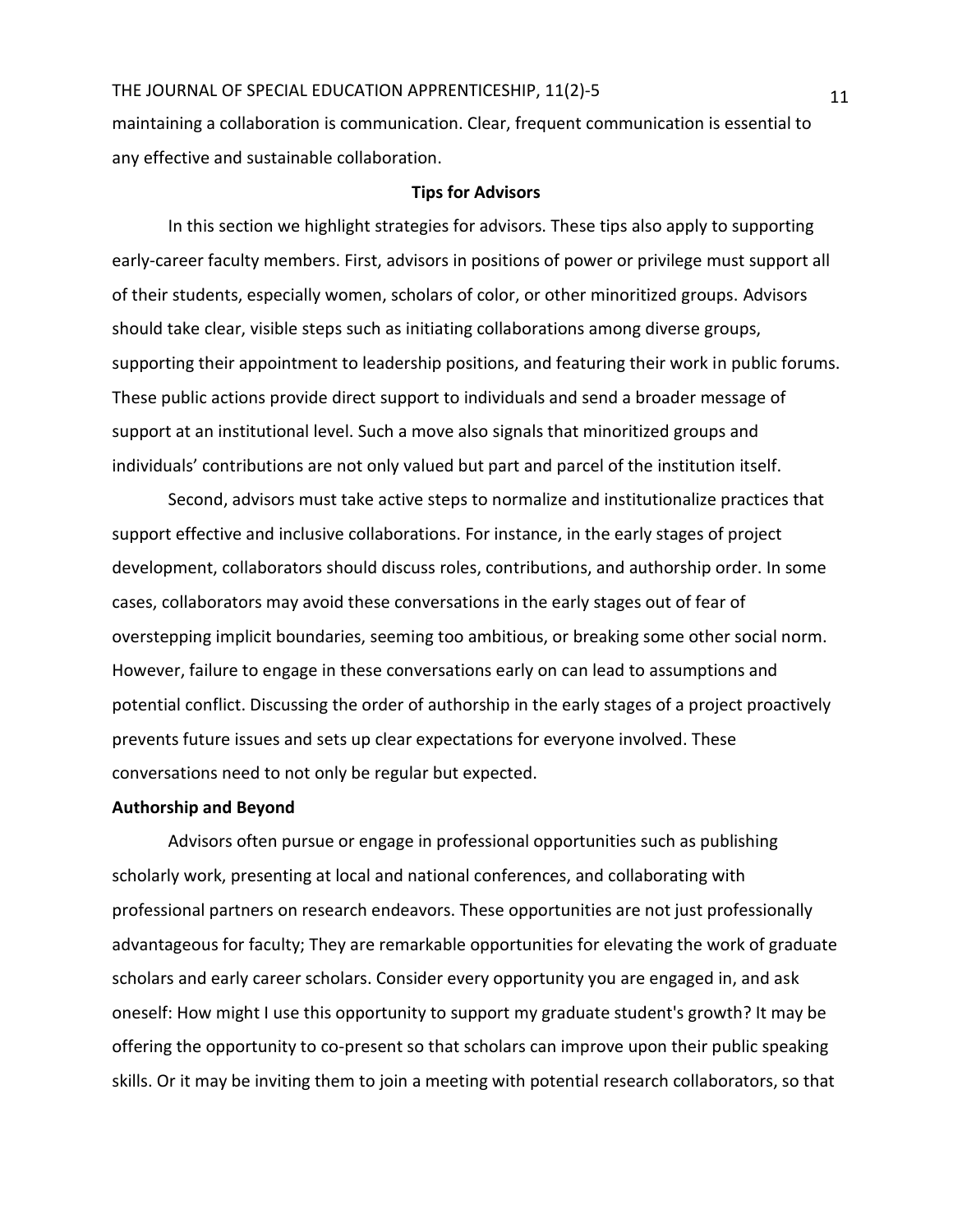they may see how these relationships are formed. As for co-authoring a publication, even the opportunity to contribute to a literature search or edit the final draft of a manuscript can provide a remarkable opportunity for a student to read and understand professional writing, strengthen their editorial skills, and add a publication to their curricula vita, will benefit them. Moreover, involving doctoral students in a manuscript can illuminate the, often opaque, process of drafting and revision. Inviting students to contribute to a manuscript will help them get a better understanding the internal processes, hard work, and multiple rounds of revision that go into producing a publishable manuscript. As faculty, many of us had mentors who used their positions in the field to elevate us. Now is your opportunity to do the same, and it costs nothing.

#### **Networking as a part of Mentorship**

Connections with current and future colleagues often come about through introductions made at conferences, through professional networks and organizations, collaborations on papers, or over email. Additionally, many faculty also make connections through personal interactions: in the parking lot of their children's school, through gyms or exercise groups, and participation in community groups such as local social justice branches or houses of worship. Modeling the dynamic ways you make professional connections for our scholars is equally important as helping them establish these connections themselves. As an advisor, a critical aspect of mentorship is to use one's professional relationships to highlight scholars' work and contributions and assist them in developing these connections as they move into the field. These networking opportunities may lead to future employment opportunities, scholarly collaborations, and even lifelong friendships.

We strongly encourage faculty mentors and advisors to consider the many ways in which they interact with fellow scholars and put forth effort and opportunities for their mentees. This can include crafting an email to introduce a student to a colleague at another institution, making an in-person introduction at a professional event, or (with permission) sharing a mentee's work with a colleague that may be interested. Items such as this typically take little time or effort but may lead to invaluable opportunities that extend beyond the curriculum or program requirements.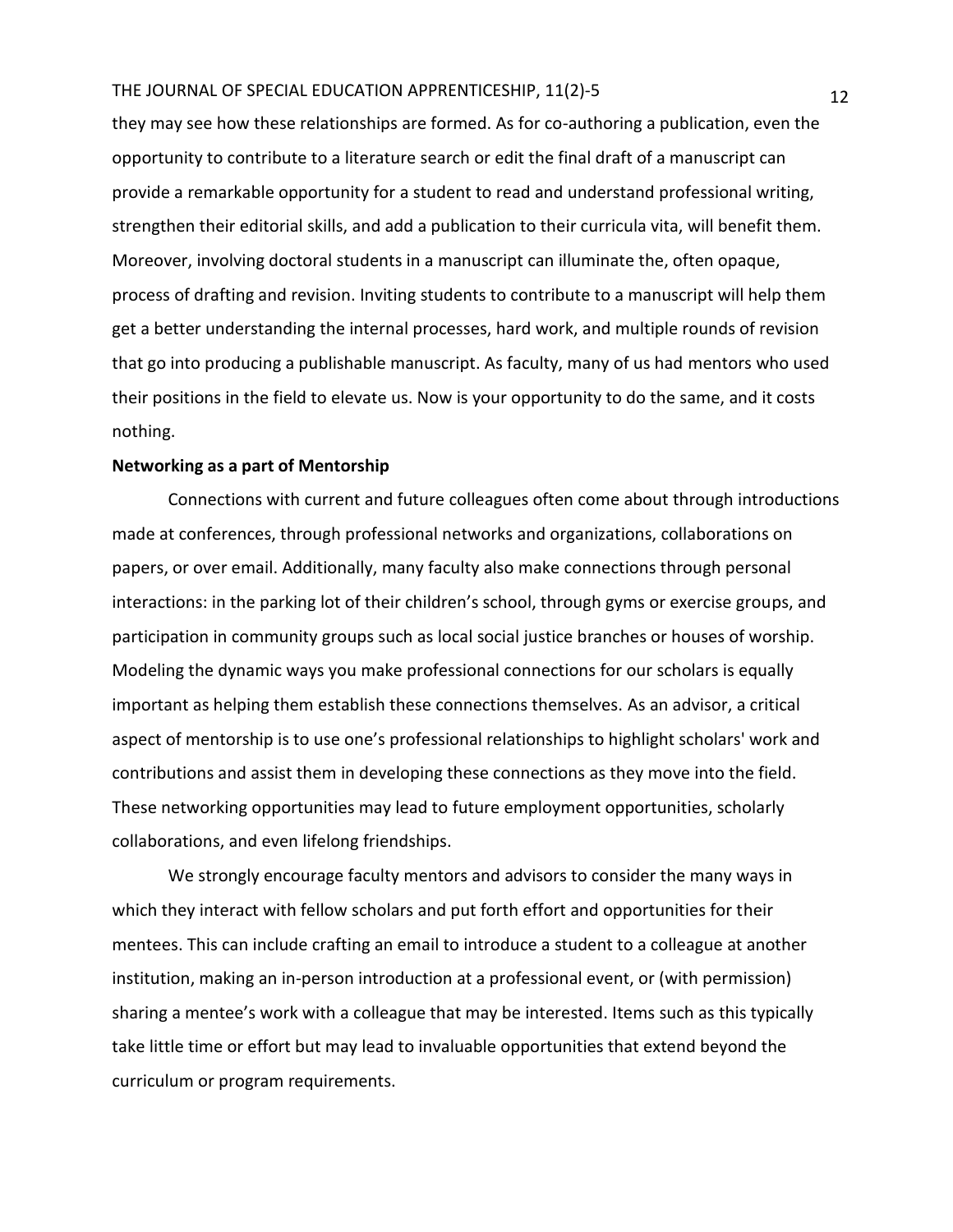#### **Leading by Example**

One of the greatest professional tools is also one of the simplest: be a kind person, the type of person others want to work with. For many of us, we collaborate with scholars who we also happen to like. They are humble, supportive, smart, and professional. It is essential to be transparent about this necessary quality, and even more important to teach and lead by example. Create learning environments in the classroom or on your research team that set others up for success. Welcome and support new ideas, support collaborative learning whereby everyone has the expertise they bring to the table, and allow others to be human by supporting those human needs. This may include welcoming children at meetings or conferences, allowing for individuals to choose to have their cameras on or off during Zoom calls, and debriefing stressful or painful world events before diving into the tasks at hand. We are all so much more than the research we do, and part of cultivating dynamic future scholars is to demonstrate what it looks like to be someone that others want to work with.

#### **Final Thoughts**

The framework, tips, and strategies presented here are merely one side of the proverbial equation. This paper stresses the important role faculty play in developing long-term collaborations for scholars. To this end, we offered strategies and considerations based on the community-engaged partnership framework. While these considerations are relevant to doctoral scholars, they may also be salient for conducting cross-site and cross-university partnerships. We believe the community-engaged partnership framework is relevant to research as well as helping doctoral scholars acquire research competencies and build their own professional networks (Douglas, 2020; U.S. Department of Education, 2022).

Though the suggestions presented are primarily focused on faculty, it is important to recognize that each suggestion is complementary for budding scholars. Understanding the roles and responsibilities of faculty can help early career scholars better manage their collaborations and expectations. Entering partnerships more clear-eyed will lead to more pleasant and fruitful collaborations for faculty and emerging scholars. We also recognize each institution is unique (i.e., program requirements) and therefore we recommend adapting the framework to meet your setting and program.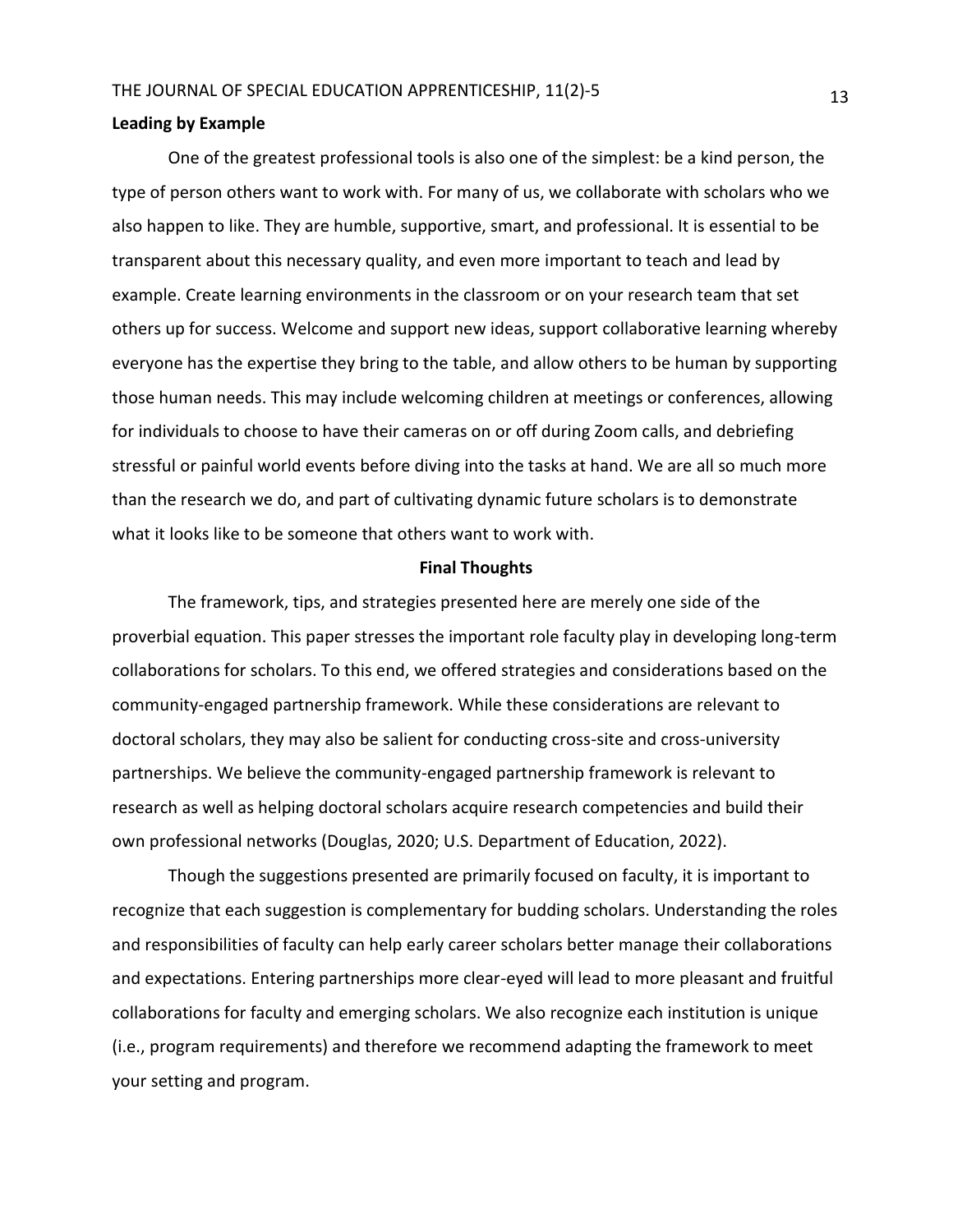Not every opportunity for collaboration is going to be successful. It is often said that persistence is the fuel that drives success. The same is valid for collaborations. Collaborations can fizzle, fall apart, or fail to get off the ground for many professional or personal reasons. It is important not to be dissuaded or discouraged by these experiences. The most productive and meaningful collaborations require time and commitment toward shared goals. Just as one must learn to persist in the face of manuscript rejection, one must be persistent in forming and maintaining professional collaborations. We encourage all scholars to approach collaboration with kindness, appreciation, flexibility, and shared goals. Professional collaboration is not merely a means to an end but a vital outcome in and of itself.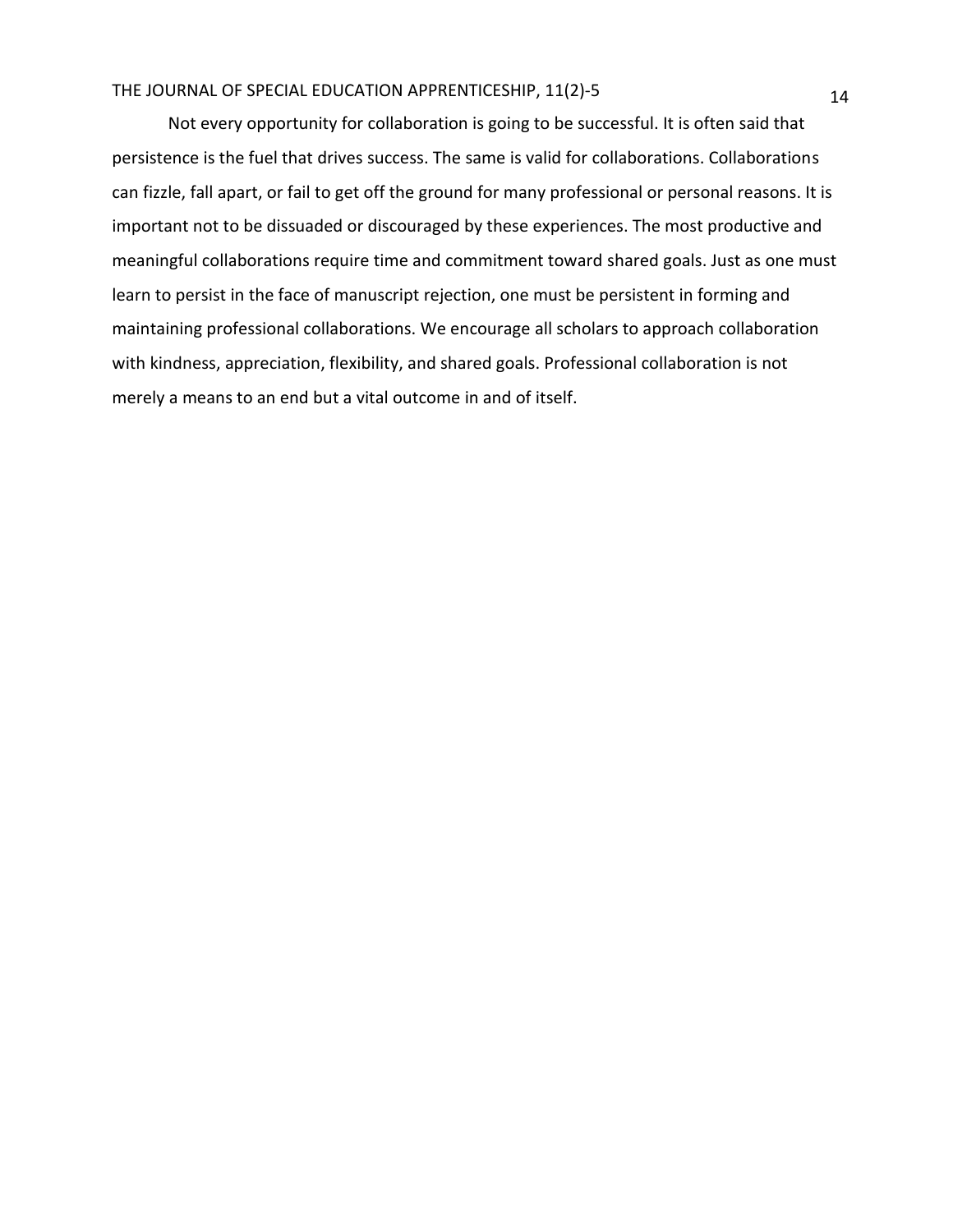### **References**

- Andrews, J. O., Newman, S. D., Cox, M. J., & Meadows, O. (2009). *Are we ready? A toolkit for academic-community partnerships in preparation for community-based participatory research.* Medical University of South Carolina. [https://pi-copce.org/download/cbo](https://pi-copce.org/download/cbo-readiness-toolkit/)[readiness-toolkit/](https://pi-copce.org/download/cbo-readiness-toolkit/)
- Ball, A. (2012). To know is not enough: Knowledge, power, and the zone of generativity. *Educational Researcher, 41*(8), 283–293.<https://doi.org/10.3102/0013189X12465334>
- Boveda, M., & McCray, E. D. (2021). Writing (for) our lives: Black feminisms, interconnected guidance, and qualitative research in special education. *International Journal of Qualitative Studies in Education, 34*, 496-514. <https://doi.org/10.1080/09518398.2020.1771465>
- Broderick, N. A., & Casadevall, A. (2019). Meta-research: Gender inequalities among authors who contributed equally. *eLife,* 8[. https://doi.org/10.7554/elife.36399](https://doi.org/10.7554/elife.36399)
- Collaborative on Academic Careers in Higher Education. (2014). *Benchmark best practices: Interdisciplinary work & collaboration.* Harvard Graduate School of Education.
- Cook, B. G., Therrien, W. J., Wong, V. C., & Taylor, C. (2020). *Welcome to the Special Education Research Accelerator*. Special education research accelerator. [https://edresearchaccelerator.org/2020/07/20/welcome-to-the-special-education](https://edresearchaccelerator.org/2020/07/20/welcome-to-the-special-education-research-accelerator/)[research-accelerator/](https://edresearchaccelerator.org/2020/07/20/welcome-to-the-special-education-research-accelerator/)
- Croom, N. (2017). Promotion beyond tenure: Unpacking racism and sexism in the experiences of black womyn professors'. *The Review of Higher Education, 40*(4), 557-583. <https://doi.org/10.1353/rhe.2017.0022>
- Douglas, A. (2020). Engaging doctoral students in networking opportunities: A relational approach to doctoral study. *Teaching in Higher Education.* <https://doi.org/10.1080/13562517.2020.1808611>
- Duffield, S., Olson, A., & Kerman, R. (2012). Crossing borders, breaking boundaries: Collaboration amount higher education institutions. *Innovative Higher Education, 38*, 237-250.<https://doi.org/10.1007/s10755-012-9238-8>
- Espinosa, L. L., Turk, J. M., Taylor, M., & Chessman, H. M. (2019*). Race and ethnicity in higher education: A status report*. American Council on Education.
- Gildersleeve, R. E., Croom, N. N., & Vasquez, P. L. (2011). "Am I going crazy?!": A critical race analysis of doctoral education, *Equity & Excellence in Education, 44*(1), 93-114, <https://doi.org/10.1080/10665684.2011.539472>
- Higher Education Consortium in Special Education. (2014). Quality Indicators for Preparation in Special Education. [http://hecse.net/wp](http://hecse.net/wp-content/uploads/2018/04/HECSEQualityIndicators14.pdf)[content/uploads/2018/04/HECSEQualityIndicators14.pdf](http://hecse.net/wp-content/uploads/2018/04/HECSEQualityIndicators14.pdf)
- Hirsch, S. E., & Walker, A. C. (2022). Community engaged research: How to build districtuniversity partnerships focused on supporting students with emotional and behavioral disorders. *Manuscript in preparation.*
- Horner, R. H., Carr, E. G., Halle, J., McGee, G., Odom, S., & Wolery, M. (2005). The use of singlesubject research to identify evidence-based practice in special education. *Exceptional Children, 71*(2), 165–179.<https://doi.org/10.1177/001440290507100203>